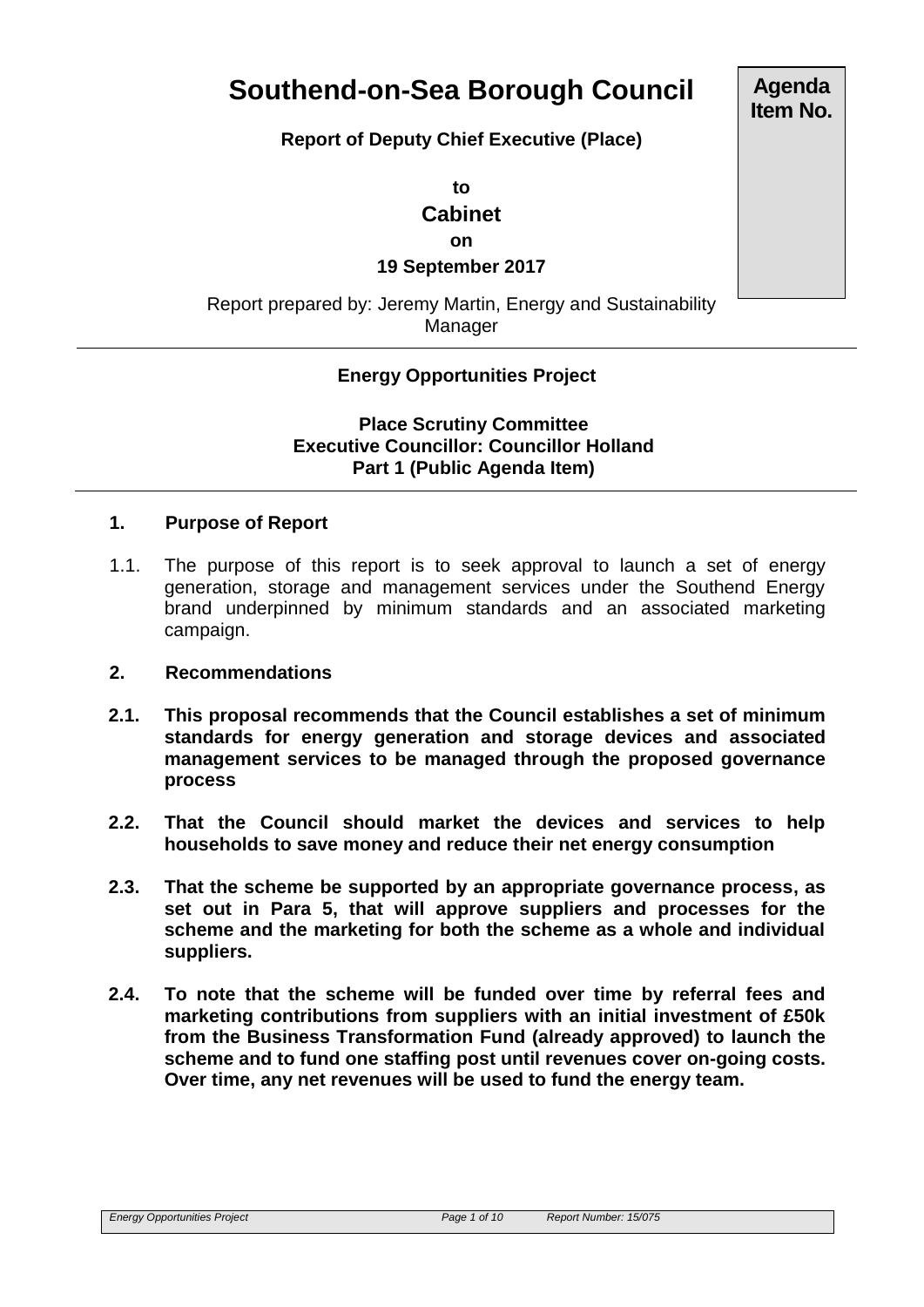# **3. Background**

- 3.1. In late 2014, the Council adopted the Low Carbon Energy and Sustainability Strategy 2015-2020 (LCESS) which identifies CO2 reduction through energy projects as a priority.
- 3.2. Energy prices for households and businesses are set on a further upward trend despite uncertain levels of wholesale energy prices. Wholesale energy prices have levelled off in 2017 following sharp rises in 2016 but the non-commodity elements of the average household bill have risen to be more than 50% of the unit price and are set to rise by above average inflation for the foreseeable future. The non-commodity costs include those incurred in managing the electricity grid including the new capacity market and the costs of balancing supply and demand which is National Grid's single largest cost (£2bn) and fastest rising.
- 3.3. Electricity generation is expected to continue to change rapidly as coal is phased out by 2025 and as more renewable and nuclear generation facilities come on stream.
- 3.4. Electricity demand is expected to rise over the next 10-25 years driven by the electrification of heat as the government continues to incentivise electric heating over gas, additional cooling and mechanical ventilation required by climate change and the electrification of transport.
- 3.5. As supply and demand patterns change nationally, the risks of imbalances that are unmanageable increase with outlying areas becoming at greatest risk. Local resilience should be a priority within the overall Climate Change Adaptation process.
- 3.6. The energy industry is expanding services that will help it to manage supply and demand and to encourage consumers to use less energy at peak time and to use more at times when supply outstrips demand. Some of these services have been available to large commercial consumers for more than 15 years, such as demand side management where consumers are paid to turn off energy consuming equipment when the grid requires it. Other services are more recent, such as the Capacity market that was launched in 2015-16 and time of day tariffs that are still in development but are common in other parts of the world. A 2015 study for the Infrastructure Commission by Imperial College estimated that, if adopted fully, these services would be worth £8bn per annum by 2030. Collectively, these services can be called Grid Rebalancing Services. The approach is further described in the BEIS/Ofgem Smart Energy plan published on 24 July 2017 [https://www.gov.uk/government/publications/upgrading-our-energy-system](https://www.gov.uk/government/publications/upgrading-our-energy-system-smart-systems-and-flexibility-plan?utm_source=Energy%20Saving%20Trust%20Ltd&utm_medium=email&utm_campaign=8520914_28_07_17%20Weekly%20Policy%20Update&utm_content=Smart%20energy%20plan&dm_i=N26,52MS2,LTOEG7,JFKC0,1)[smart-systems-and-flexibility](https://www.gov.uk/government/publications/upgrading-our-energy-system-smart-systems-and-flexibility-plan?utm_source=Energy%20Saving%20Trust%20Ltd&utm_medium=email&utm_campaign=8520914_28_07_17%20Weekly%20Policy%20Update&utm_content=Smart%20energy%20plan&dm_i=N26,52MS2,LTOEG7,JFKC0,1)[plan?utm\\_source=Energy%20Saving%20Trust%20Ltd&utm\\_medium=email&ut](https://www.gov.uk/government/publications/upgrading-our-energy-system-smart-systems-and-flexibility-plan?utm_source=Energy%20Saving%20Trust%20Ltd&utm_medium=email&utm_campaign=8520914_28_07_17%20Weekly%20Policy%20Update&utm_content=Smart%20energy%20plan&dm_i=N26,52MS2,LTOEG7,JFKC0,1) [m\\_campaign=8520914\\_28\\_07\\_17%20Weekly%20Policy%20Update&utm\\_cont](https://www.gov.uk/government/publications/upgrading-our-energy-system-smart-systems-and-flexibility-plan?utm_source=Energy%20Saving%20Trust%20Ltd&utm_medium=email&utm_campaign=8520914_28_07_17%20Weekly%20Policy%20Update&utm_content=Smart%20energy%20plan&dm_i=N26,52MS2,LTOEG7,JFKC0,1) [ent=Smart%20energy%20plan&dm\\_i=N26,52MS2,LTOEG7,JFKC0,1.](https://www.gov.uk/government/publications/upgrading-our-energy-system-smart-systems-and-flexibility-plan?utm_source=Energy%20Saving%20Trust%20Ltd&utm_medium=email&utm_campaign=8520914_28_07_17%20Weekly%20Policy%20Update&utm_content=Smart%20energy%20plan&dm_i=N26,52MS2,LTOEG7,JFKC0,1)
- 3.7. Domestic versions of these Grid Rebalancing Services are available in the US and are set to be launched in the UK with several companies testing processes and systems in Innovate UK projects and ready to launch commercially. The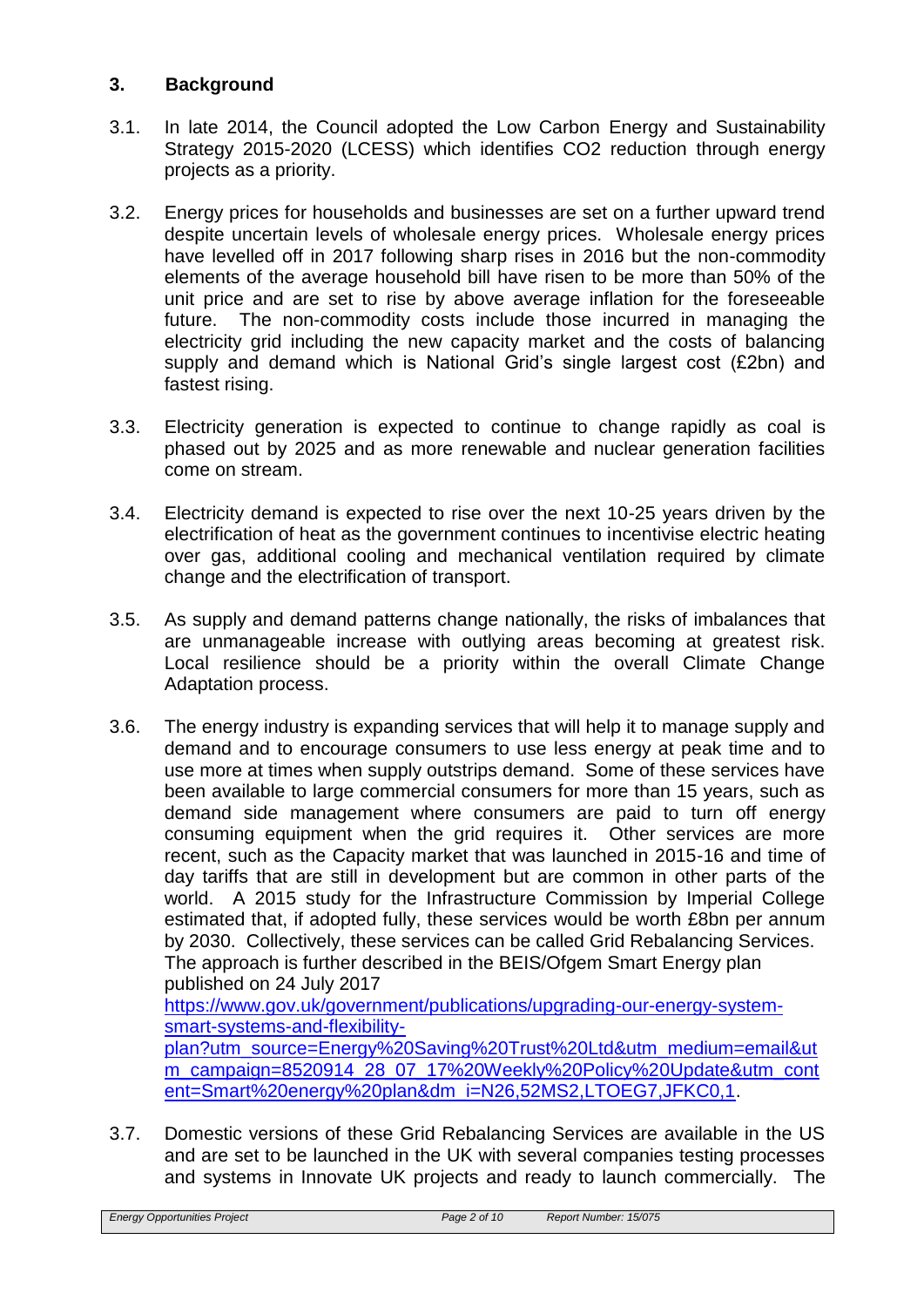prerequisite for consumers to be able to exploit these services will be having a battery installed in their home and an agreement with an aggregator to manage the process. Consumers will be paid to allow their home to be operated from the battery from time to time and for their battery capacity to be used to sell services to the grid. Overall, there are an estimated 14 services or revenue streams available to households with the first to be available, Firm Frequency Response, expected to be valued at around 30% of the average consumer's electricity bill.

- 3.8 The Feed-in-Tariff (FiT) regime has been cut substantially making solar PV very much less attractive. Batteries are currently more expensive than is desirable but they make solar PV more economically viable. Recent improvements in battery technology have dramatically increased the life of the equipment and the cost of batteries continues to fall. Some combined PV and battery systems are close to achieving 15-20 year paybacks including funding, maintenance and subscription costs whilst adding grid rebalancing services can dramatically increase the economic benefit.
- 3.9. There are few standards in the market relating to marketing and installation of energy generation and fewer relating to storage. The Renewable Energy Association has launched a Consumer Code of Conduct and the Institute of Engineering has a standard for solar PV installation. No organisation addresses grid rebalancing services making this market open to rogue traders and misleading marketing.
- 3.10. Fuel poverty nationally had been estimated by DECC (2016) at 10.4% but this was before the sharp increases in energy prices experienced in the second half of 2016. In Southend, fuel poverty overall is estimated at under 10% but 27 Lower Super Output Areas (LSOA) are above 10% and 4 are above 15%. With energy inflation set to increase by more than general inflation, fuel poverty is set to increase. Many consumers will be able to off-set the higher energy costs by engaging with Grid Rebalancing Services but many vulnerable households will find this very confusing and difficult to engage especially as multiple services are likely to become available with different financial profiles and revenue opportunities.
- 3.11. The Government sponsored and regulated scheme to assist vulnerable consumers with energy efficiency measures, Energy Companies Obligation (ECO) has been cut from £49 to £30 per electricity consumer to reduce bills. The new ECO processes are concentrating on insulation with very little budget for new boilers or other efficiency measures. The Council has joined LEAP which is an energy industry scheme to promote take up and to advise consumers on ways to reduce their energy costs which will help them to identify both behavioural and equipment based opportunities. The minimum standards and the marketing will therefore seek to engage with schemes that are using the mechanisms established in the 2011 Energy Act to allow householders to fund energy efficiency equipment using the future energy savings available. These schemes are starting to be available as improved versions of the previous failed Green Deal scheme using the same regulations and safeguards for consumers.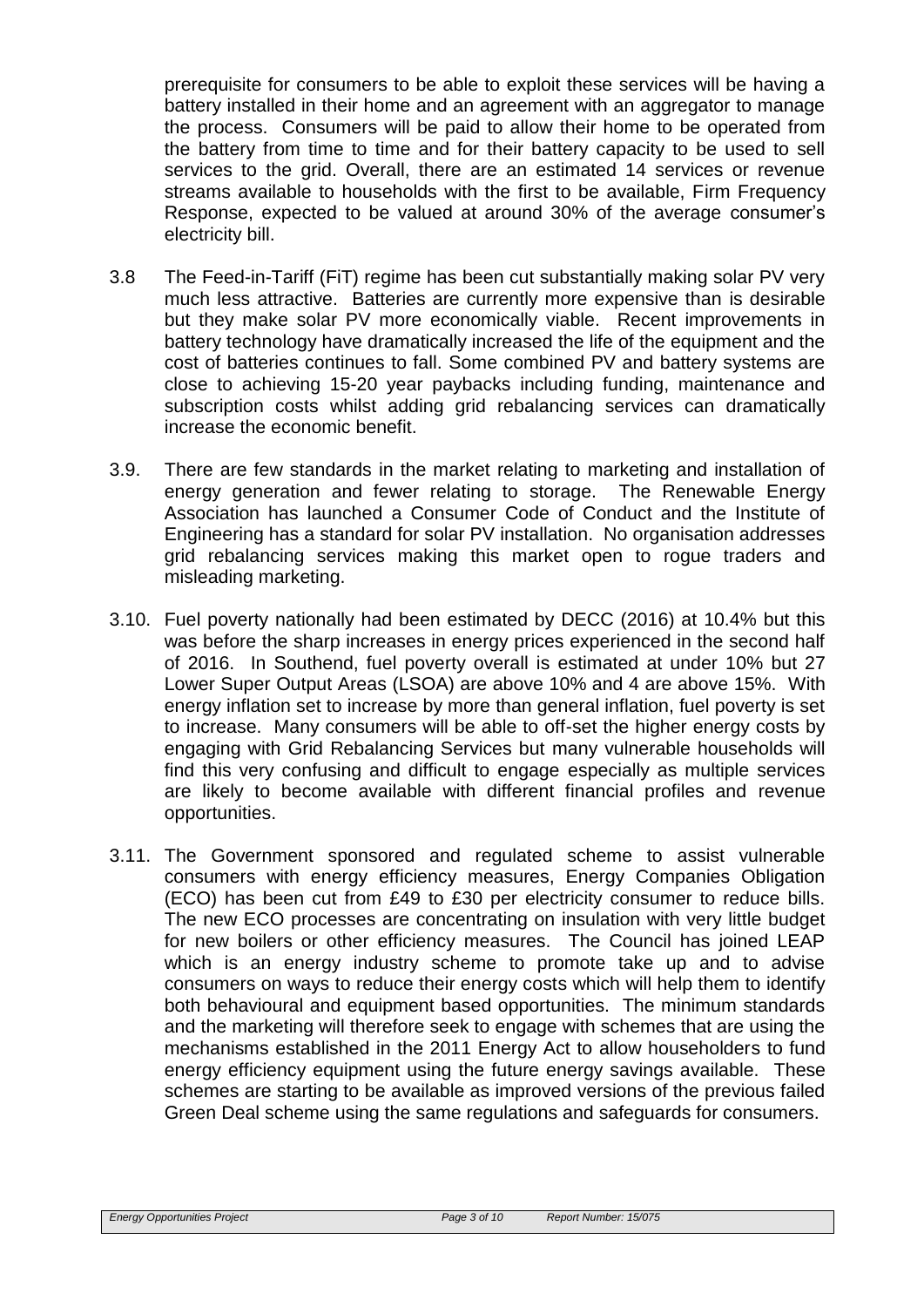# **4. Proposal**

- 4.1. Many services will be appropriate for different households in a new market that will have the potential for services to be offered by less scrupulous operators. The Council therefore proposes to establish a marketing scheme under the Southend Energy brand incorporating minimum standards to assist Southend Households to exploit the new markets. This independent verification will help the quality suppliers to promote their services locally increasing take-up whilst helping consumers to make better choices.
- 4.2. Specific marketing will be deployed to target households who could be vulnerable to fuel poverty recognising that reducing the costs to these families for heating and powering their home can have on health and well-being. It will be critical for these customers that equipment can be paid for using the provisions of the Energy Act 2011. Residents will always be advised to regularly review their energy tariffs and to compare the value of products and services with other suppliers.
- 4.3. The minimum standards will cover matters such as financial provisions, warranty, maintenance and the ways these should be linked to finance and product life, ways in which revenue should be shown, some minimum technical requirements particularly relating to safety and matters relating to services. The standards will also link to the marketing of services under the Southend Energy brand whereby companies can use the brand and will also receive support from Council marketing services. Over time, the standards can be extended to include other energy related devices and services.
- 4.4. The Council expects to enter into partnership agreements with suppliers that will offer services and products through Southend Energy such that reasonable marketing and customer liaison costs are covered either directly or through appropriate referral fees. Such amounts will be small as a proportion of each contract, will be declared to customers (although the exact amounts will remain in commercial confidence) and any surpluses will be used primarily to fund the implementation of LCESS, the Council's energy team and then other resources within the Council.
- 4.5. Six potential partners and services have been identified so far with initial discussions progressed to date. Some of these services may be bundled together by the same partner. It should be noted that some of these products and services will by their nature be offered on a long term contract basis, typically 15-25 years. The names of the partners are withheld to comply with confidentiality agreements:
- 4.5.1. LED/Battery/Solar proposition expected to make households 80% independent of the grid. Savings between 20-40% are expected for most households net of any maintenance, service and funding costs. No initial cost to householder. This supplier is expected to provide a grid rebalancing service as a bundle during 2017.
- 4.5.2. Battery/Solar proposition at a low initial capital cost. Credit will be available in 2017. This supplier is expected to provide a grid rebalancing service as a bundle during 2017.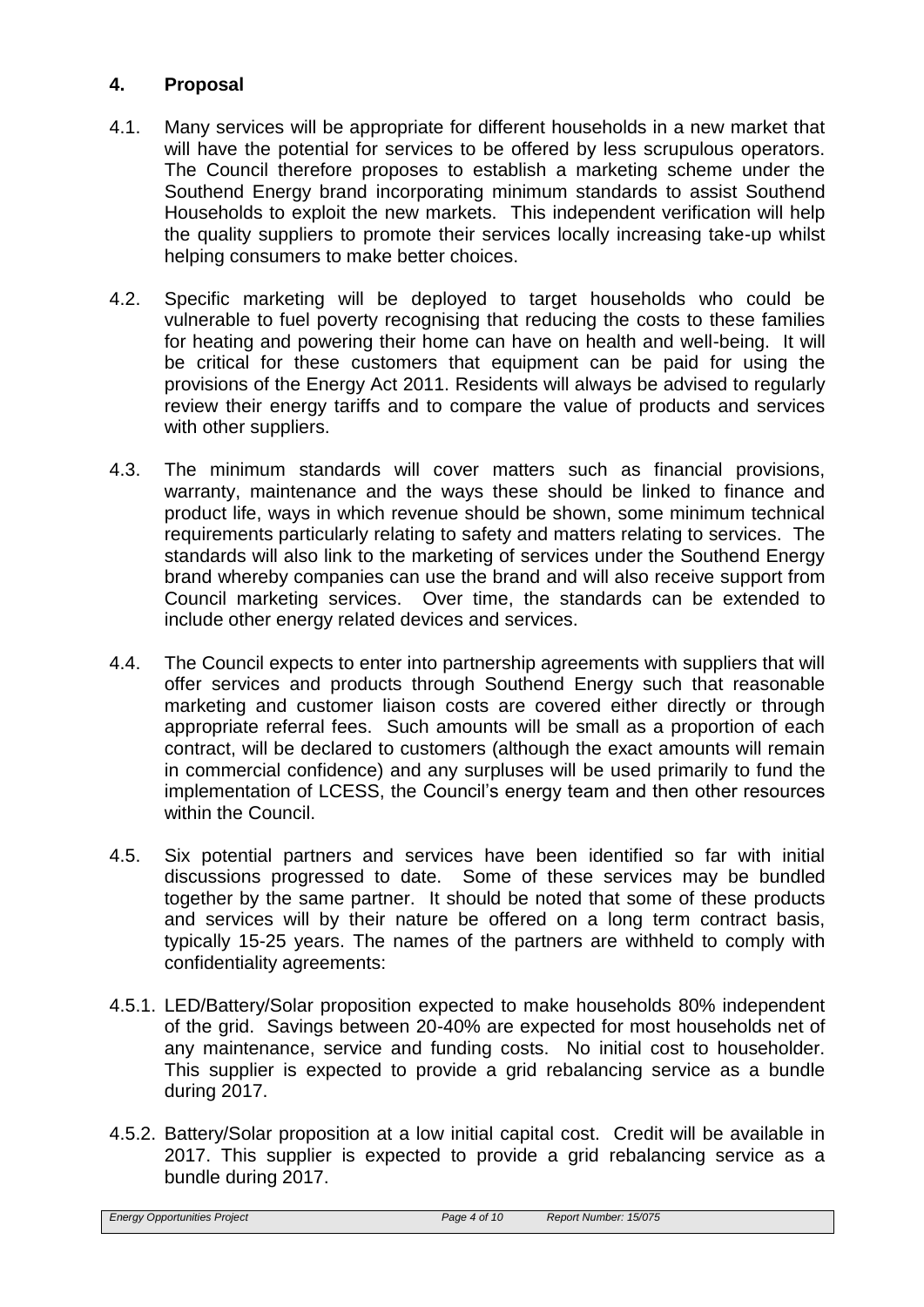- 4.5.3. Free to Roof Solar PV. The free to roof solar market that has been dormant for 2 years is starting to re-emerge. This will provide a solar PV system with energy used by households charged at 7p per kWh (compared to 14p+ for grid electricity). Feed-in-tariffs will be retained by the funder to repay capital costs.
- 4.5.4. Grid rebalancing. Independent aggregators are set to launch domestic services in 2017 for households with batteries installed. Initial revenues to households expected to be around 30% of the average household electricity bill. Around 12-13 additional revenue streams are expected to be delivered which will increase revenues over time even if the initial revenue stream is reduced through over provision.
- 4.5.5. Storage Heater Controls. This supplier will provide a device that can be retrofitted to automatically control storage heaters. 20-40% electricity savings have been demonstrated through better matching of available heat with demand.
- 4.5.6. Green Deal type provision of energy saving equipment using savings generated to fund the supply. The service will provide funding as well as installation now that the Green Deal Finance Company has been closed while the supply, installation and delivery will be governed by the provisions of the 2011 Energy Act.
- 4.6. It is anticipated that all contracts will be formed between the householder and the supplier except where the Council chooses to buy services direct through appropriate procurement processes.
- 4.7. Whilst the primary target for services is the domestic market, many of the products and services will be appropriate for businesses
- 4.8. A Governance process has been established to approve changes to the standards, to approve supplier propositions to be accepted in the scheme and to manage the deployment of the scheme. The Governance process is described at Section 5.

#### **5. Governance**

- 5.1. Governance control will be required for implementation and long term operation of the scheme. It is proposed that the Southend Energy partnership should also be managed through the same process.
- 5.2. An Energy Opportunities Board (EOB) has been created to manage implementation, approve marketing plans including PR, to approve the minimum standards and changes over time and to approve suppliers and supplier propositions on the scheme. It is anticipated that the EOB should meet monthly for the first 6-9 months and then at least quarterly in addition to the quarterly meetings that already take place with Southend Energy.
- 5.3. The EOB will be led by the Director of Public Protection and will comprise of the Energy and Sustainability Manager, a member of the Communications team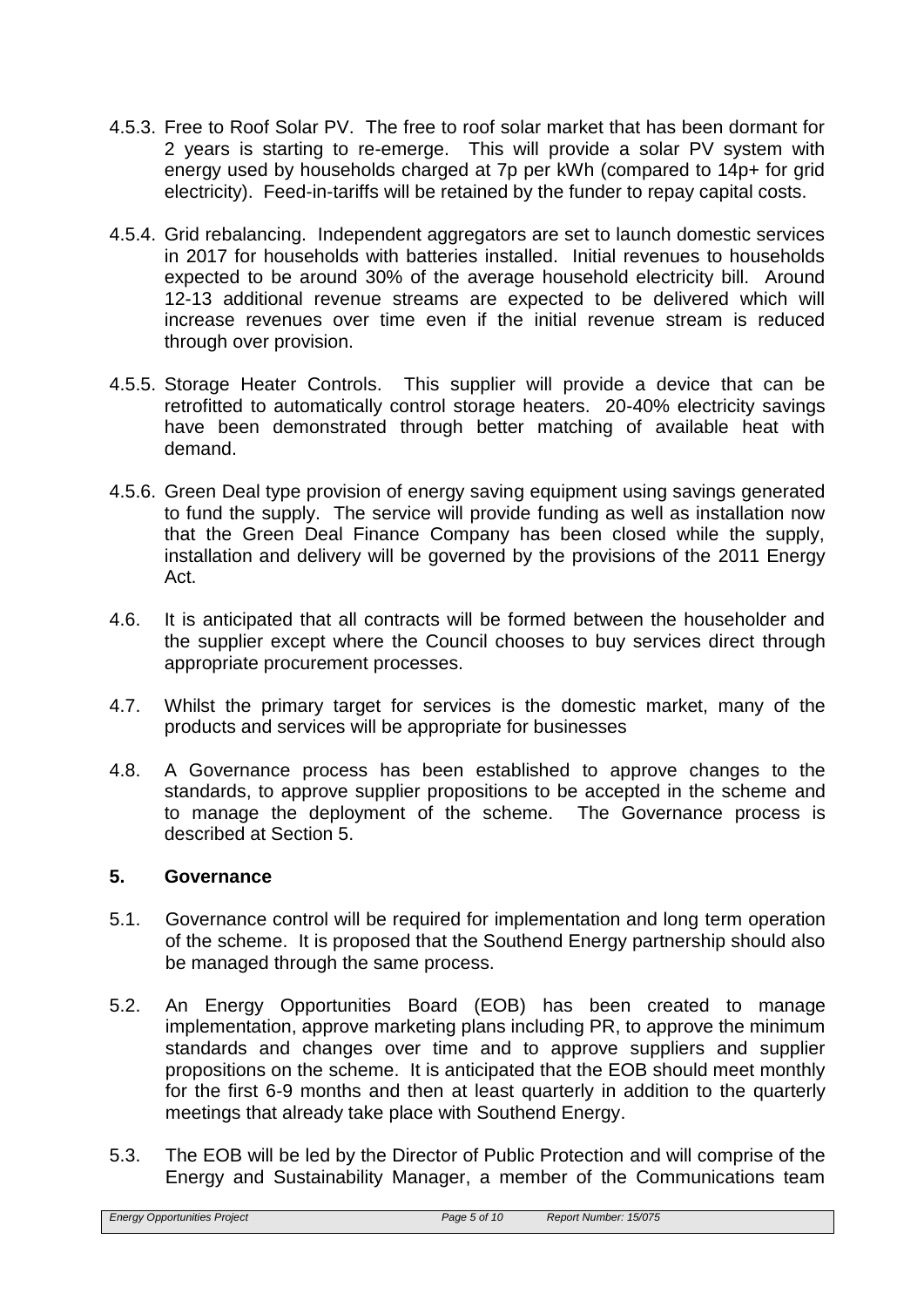and the Energy Opportunities Officer with attendance by the Deputy Chief Executive for Place at his discretion.

5.4. Day to day negotiation and operation of the scheme will be managed by the Energy and Sustainability Manager who will also continue to manage Southend Energy.

# **6. Timescale**

- 6.1. The earliest possible implementation would be November 2017 but implementation may be delayed to early 2018, following a period of consultation on the minimum standards with the industry and negotiations with potential suppliers.
- 6.2. A period of pre-sales and initial customer consultation will be undertaken using leads gathered from enquiries for previous solar schemes, South Essex Homes and staff leads to ensure that messages and processes are tested. These initial customer discussions and installations will be subject to agreement from the customers to be able to use their details in marketing.
- 6.3. A launch event will be planned in early November using early customer examples to show the potential benefits to households. The event will be held on the pier and will involve planned media briefings and presentations to maximise coverage.
- 6.4. During 2018, the energy team will seek to present the proposition frequently to residents associations, business forums, faith groups and other groups including South Essex Homes and associated social landlords to promote the scheme and to maximise take-up.

# **7. Direct Savings**

- 7.1. Savings for households will vary by product and service and by household circumstances. Based on one LED/Battery and Solar proposition that is likely to be available from launch, most households occupying houses will be able to save 20-40% of their annual electricity costs in the first year although some may see savings at a lower level. These savings will increase by the extent to which energy inflation exceeds RPI each year. Bundling additional services with this proposition is projected to provide an opportunity for further savings of around 30%.
- 7.2. If 3,500 households take up the example proposition above in the first 3 years, between £0.5-1.5m will be released as savings to these households each year.
- 7.3. The project is unlikely to present any direct savings to the Council but is expected to generate revenue in excess of costs over time. Exact revenue has yet to be negotiated with individual suppliers but early conversations have indicated that contributions to implementation resources and marketing expenditure will be available in addition to a profit share or referral fee. It is likely that the revenue will exceed costs approximately 18 months after launch and that the proposed initial investment will have been recovered by the end of 3 years assuming 3,500 installations.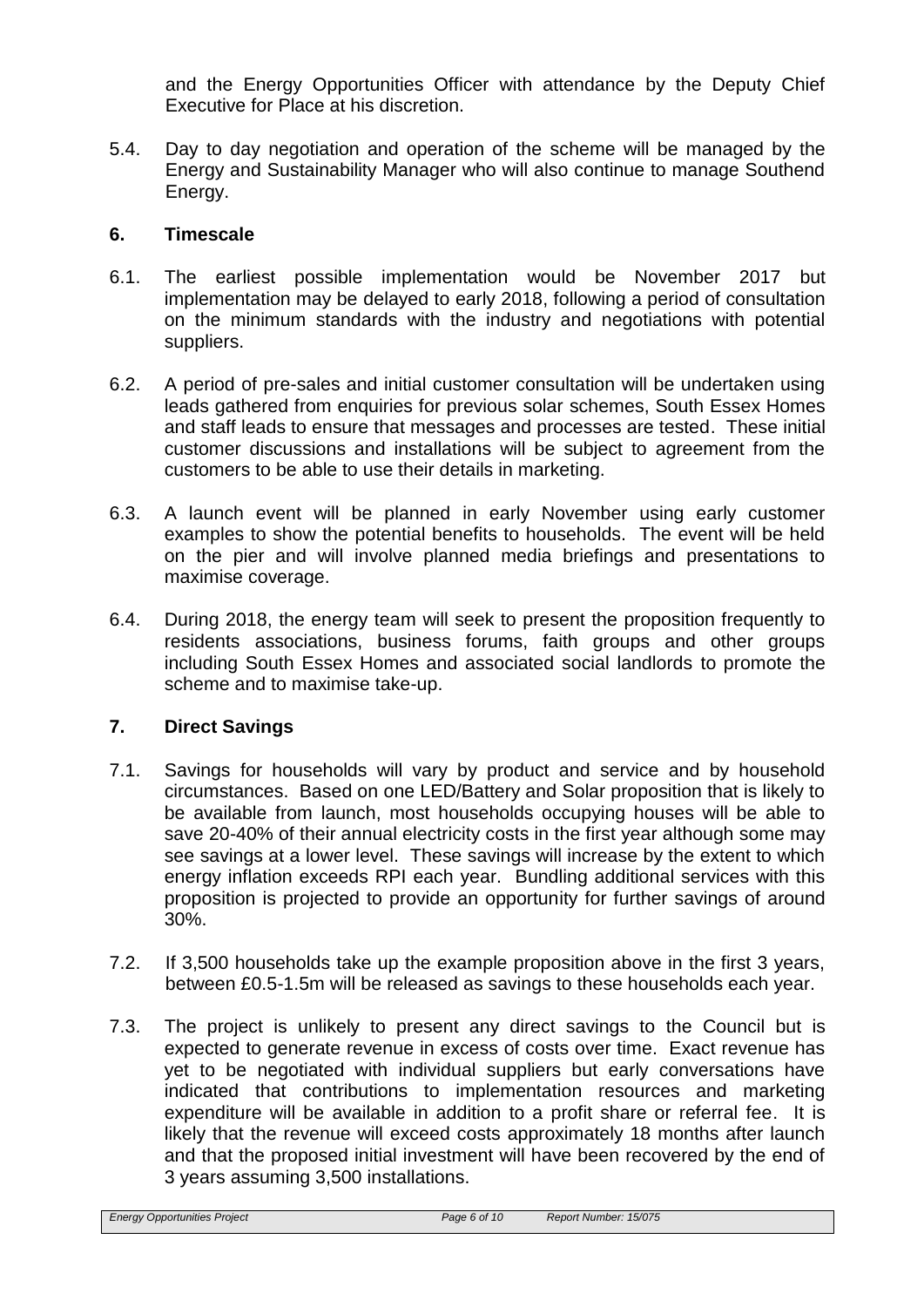# **8. Other Benefits**

- 8.1. The proposal will save between 1,700 and 5,300 tCO2 per year based on 3,500 taking up the example proposition as above. The CO2 reduction represents 0.2-0.7% of total CO2 emissions for the entire borough.
- 8.2. The proposal will release money into the economy or help households to pay their bills. Reduced debt or better heating of properties is known to have an impact on health – this benefit to public health is unquantifiable.
- 8.3. Implementation of the services and products through this scheme will increase local power resilience as well as reducing the load on the local grid infrastructure.
- 8.4. Most of the services available through the scheme will require internet connections which will be provided where the householder does not already have connection. This will increase interconnectivity and will help to promote the Smart City strategy within Southend.
- 8.5. Assisted living services are available using sensors in the home based on very similar technologies and services. Combining these services with installations through the scheme will cut the costs of providing assisted living services in addition to the benefits from both the energy and the assisted living schemes.
- 8.6. Two of the objections to the smart meter rollout are that energy suppliers can identify private information from smart meter data and that vulnerable people will be unable to move their usage into cheap usage periods when time of day pricing follows implementation. Provision of batteries through the scheme will remove these objections by hiding real consumption because the battery acts as a buffer whilst also providing time-shifting of consumption to protect consumers from high energy cost periods.

## **9. Risks**

- 9.1. Planning. Most of the proposed products and services are not subject to planning or are classed as permitted development. The major exception is Solar PV within the conservation area where any installations facing the highway will require planning permission.
- 9.2. Distribution Network Operator (DNO). Approval for the grid connection of the solar will be required from the DNO – UK Power Networks. As most of the electricity generation will be used on site this is not expected to be a problem but regular liaison will be required. This process will be managed by the individual suppliers.
- 9.3. Technology. There is little technology risk in the services identified to date because all of this equipment and services have been established for many years and in volume. Batteries have been supplied into energy markets for more than 20 years with new battery technologies tried and tested before implementation. Solar PV is well established and improving while grid rebalancing services have been available in the commercial marketplace for over 15 years. The innovation in these proposals are mainly different ways to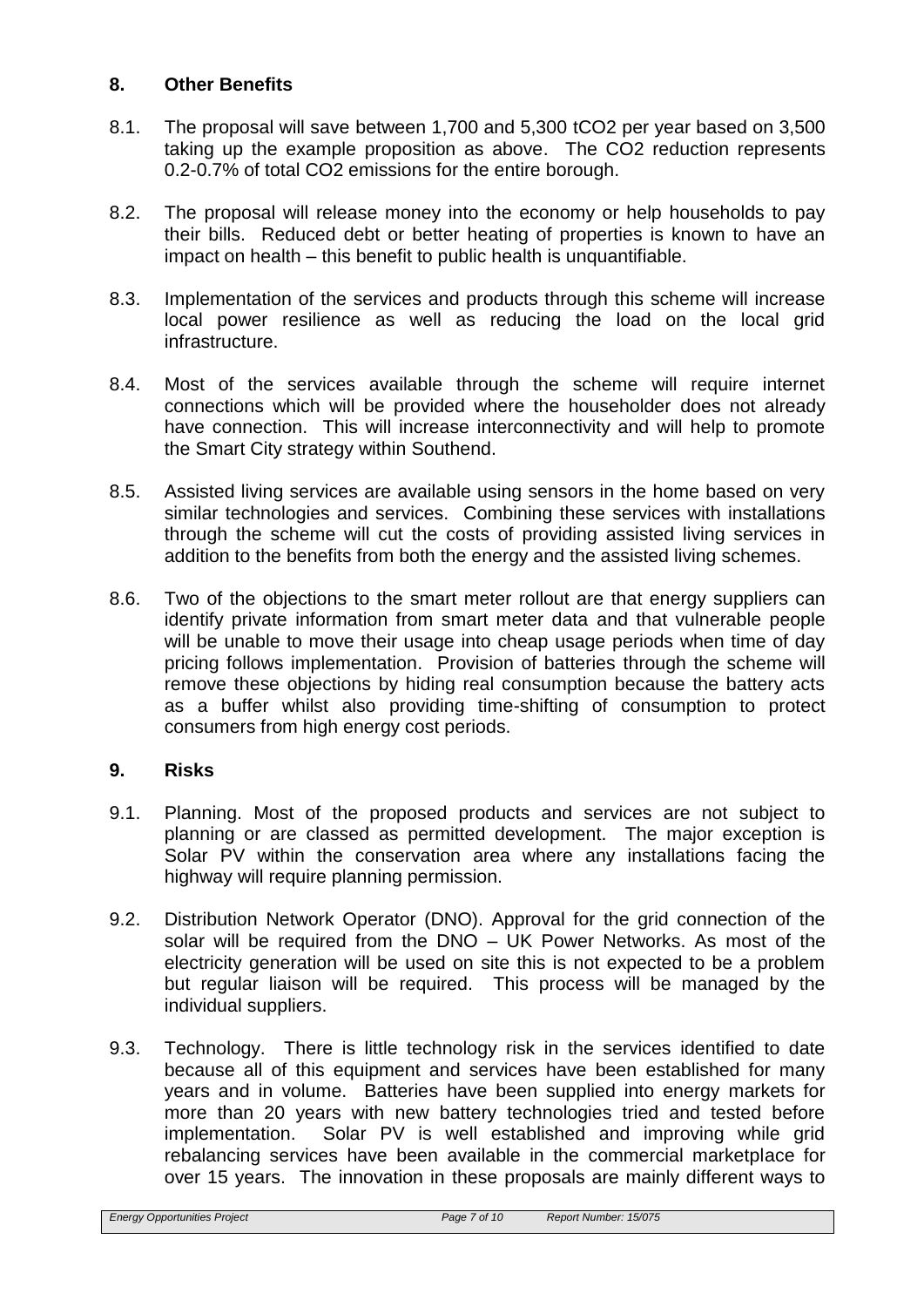package services and funding to make significant savings given the new price points, capability and availability of equipment matched against the rising cost of energy.

- 9.4. Reputation. There is a reputational risk if any of the suppliers fail to match the minimum standards or if few households take up the service. The Governance process is designed to manage the first risk whilst proper marketing will encourage households to take up the services which will offer significant benefits.
- 9.5. Falling Capital Costs. There is a risk that falling capital costs mean that early adopters of the propositions could be left in a long term contract that is less advantageous than later offers due to falling capital costs. This is unlikely despite the near certainty that capital costs will fall because the offers are a bundle of equipment, services and funding set against prevailing energy costs. The reduction in FiTs, increases in interest costs and increases in energy prices have been shown in sensitivity testing to offset any likely reductions in capital costs.
- 9.6. Performance. The financial projections for each service and product depend on the calculated savings and revenue generation from the measures being achieved. These have been calculated cautiously to ensure that the risks are on the upside. Industry quality standards and the provisions for quality management incorporated into the 2011 Energy Act provide assurance on this risk.
- 9.7. Weather. Performance of solar can be weather related and a cool summer with lower than average sunlight may result in a lower yield than predicted. Conversely, a summer with higher than average sunlight will generate a higher yield.
- 9.8. Resources. Some initial Council resources will be required before the revenue available to be earned matches running costs. The cost is estimated at £50k including one post as Energy Opportunities Officer and around £15k marketing in addition to direct resource and marketing contributions. It is estimated that revenues will match costs within 18 months of launch and will repay the initial investment within 3 years but there is a risk that these milestones could be delayed.

# **10. Funding**

- 10.1. No Council Capital will be required for this proposal.
- 10.2. £50k funding has been approved from the Business Transformation Fund to fund one member of staff plus marketing costs until revenues match the direct costs of the scheme – estimated at 18 months from launch.
- 10.3. One full time staff member will be required as the key point of contact and support for the scheme to be funded from the long term revenues expected to be generated.

*Energy Opportunities Project Page 8 of 10 Report Number: 15/075*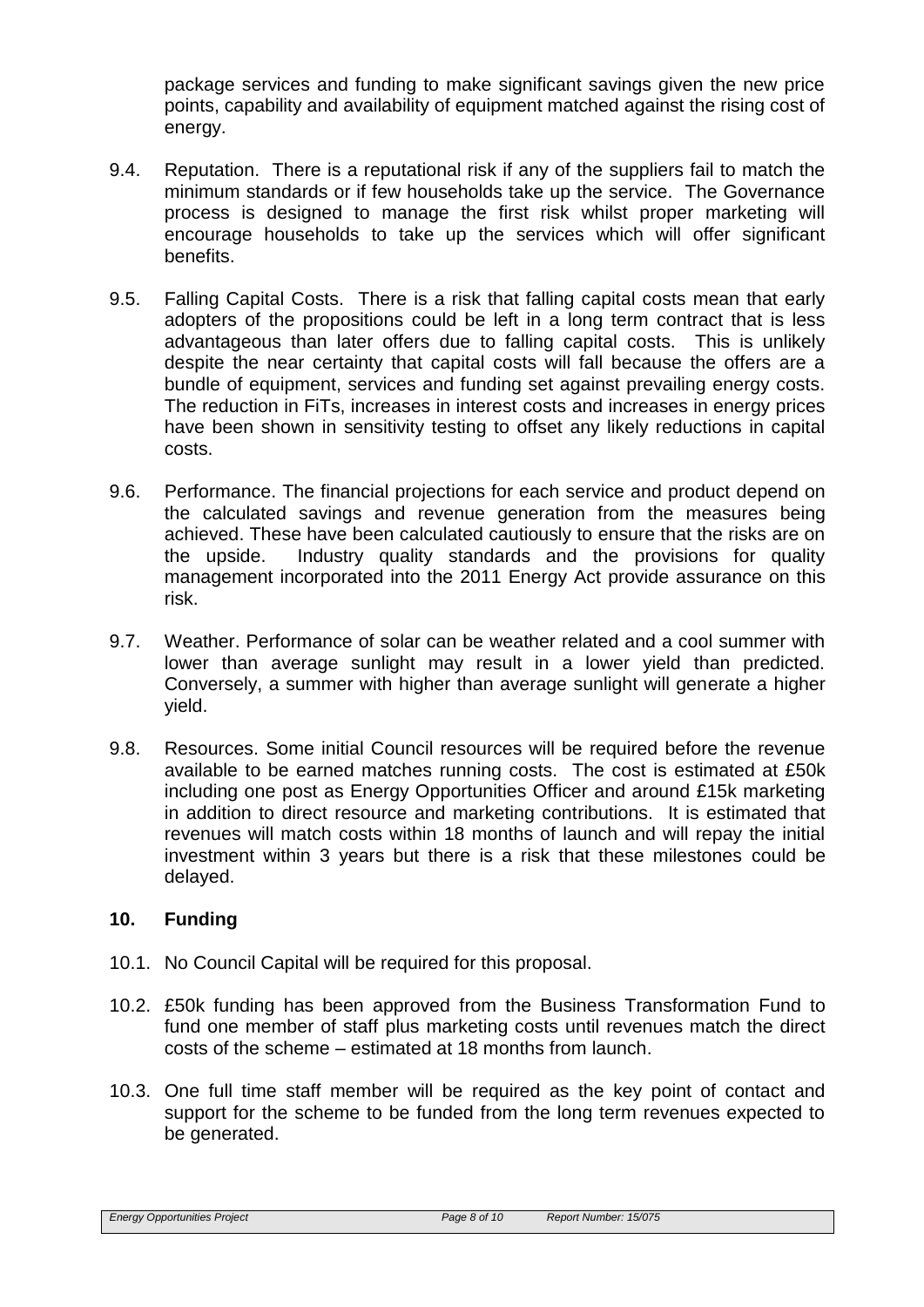# **11. Financial Summary**

- 11.1. The project will provide an income stream from referral fees or profit share which will build over time. It is estimated that revenues will exceed costs from around 18 months from launch.
- 11.2. The major beneficiaries of the scheme will be households that engage with services and equipment provision with between £0.5-1.5m being saved by residents each year based on 3,500 installations.

# **12. Assumptions**

- 12.1. The following key assumptions are included in the financial summary:
	- Average household electricity consumption is 4,500 kWh per annum
		- 1,200 households per year take up the LED/Battery/Solar proposition each year saving between 10-40%.

## **13. Other Options**

- 13.1 Other options considered include:
	- Do nothing. Doing nothing will remove the opportunity for Southend residents to make significant savings on their energy costs in the face of rising energy prices and remove the opportunity for improved local grid resilience. Households wishing to engage with the market would be exposed to a confusing marketplace without support.
	- Select a single supplier. Different households will require different packages for equipment, services and funding such that no single supplier is able to deliver all options. A single supplier would also require a lengthy and costly procurement process.

# **14. Corporate Implications**

- 14.1. Contribution to Council's Vision & Corporate Priorities
- 14.1.1 This project will support the delivery of the Council's second Low Carbon Energy and Sustainability Strategy which was adopted in late 2014.
- 14.1.2 This project will provide significant savings for households and indirect health benefits supporting Council priorities of Healthy and Prosperous.
- 14.1.3 This project will save between 1700 and 5,300 tCO2 contributing to Council priority of Clean.
- 14.2. Financial Implications

No Council capital is required for this project whilst one off revenue funding of £50k from the Business Transformation Fund has been approved for the early months before revenues match and then exceed direct costs, estimated at 18 months.